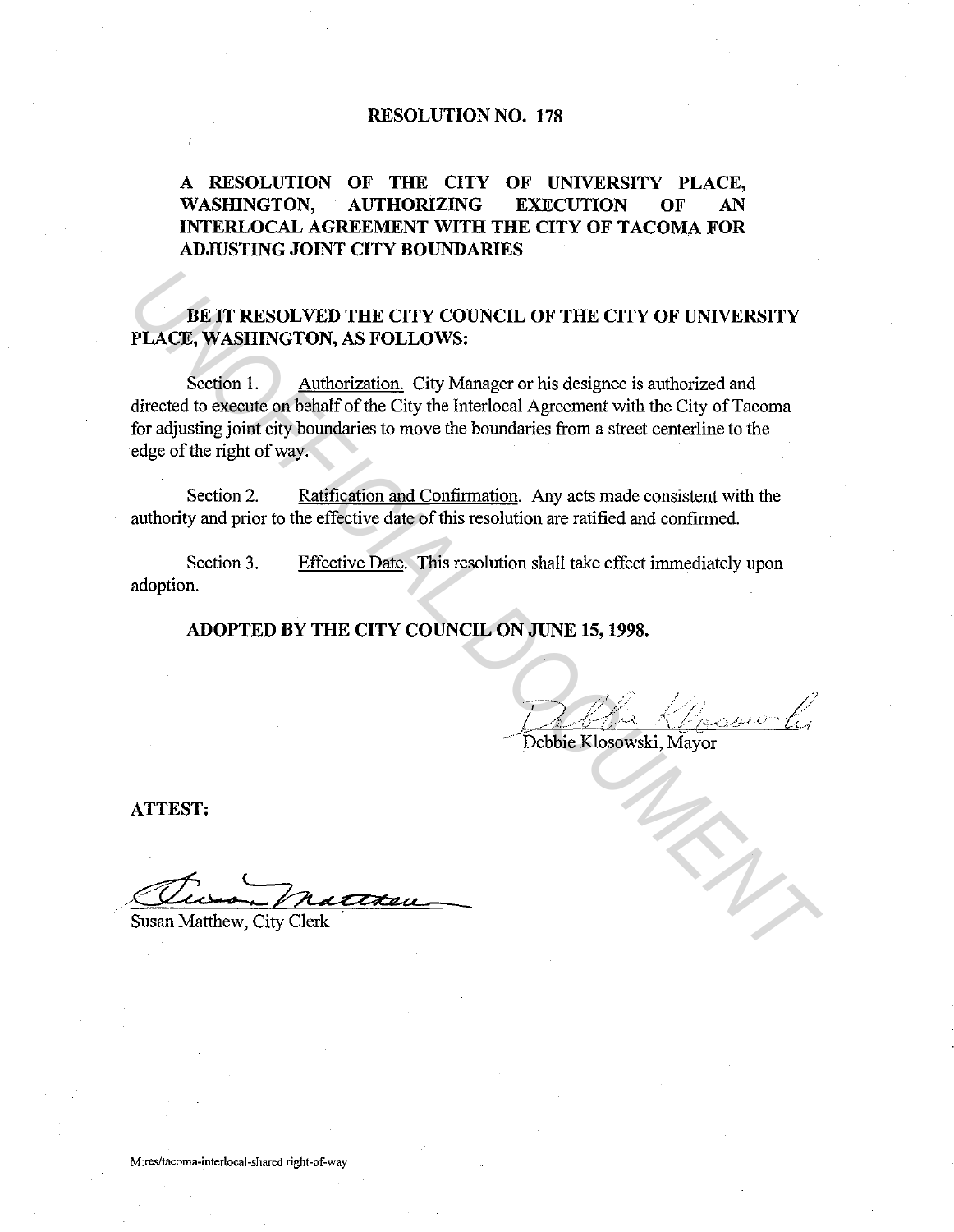### AGREEMENT

# ORIGINAL

THIS AGREEMENT, made and entered into this  $15^{\frac{1}{2}}$  day of  $\sqrt{2}$ , 19  $-$  , 19  $\%$ , by and between the City of Tacoma, a municipal corporation, hereinafter referred to as "TACOMA", and the City of University Place, a municipal corporation, hereinafter referred to as "UNIVERSITY PLACE", is for adjusting joint city boundaries to move the boundaries from a street centerline to the edge of the right-of-way.

WITNESSETH: That,

WHEREAS, RCW 35.13.330 provides that the boundaries of existing cities and newly incorporated adjacent cities be adjusted to avoid situations where their common boundary occurs within right-of-way or where their boundaries are separated only by all or a portion of right-of-way; and

WHEREAS, the recent incorporation of UNIVERSITY PLACE has created situations where their city boundaries and the boundaries of TACOMA are separated by half rightsof-way; and

\VHEREAS, TACOMA and UNIVERSITY PLACE wish to correct these situations; Now Therefore,

The City Councils for TACOMA and UNIVERSITY PLACE do hereby agree to the following:

י<br>' Orchard Strèet West - TACOMA agrees to assume jurisdiction of the entire right-of-way of Orchard Street West in those areas which are common boundaries of TACOMA and UNIVERSITY PLACE (approximately S.  $44<sup>th</sup>$  St. W. extended to S.  $61<sup>st</sup>$  St. W. extended).

27<sup>th</sup> Street West - UNIVERSITY PLACE agrees to assume jurisdiction of the entire rightof-way of 27th Street West in those areas which are common boundaries of TACOMA and UNIVERSITY PLACE, provided that TACOMA agrees to contribute one-half of the local match portion of a project to improve 27<sup>th</sup> Street West with concrete curb and gutters, storm drainage and new asphalt surfacing. of the right-of-way.<br>
WHEREAS, RCW 35.13.330 provides that the boundaries of existing cities and newly<br>
incorporated adjacent cities be adjusted to avoid situations where their common boundary<br>
protion of right-of-way, and

19<sup>th</sup> Street West - TACOMA agrees to assume jurisdiction of the entire right-of-way of 19<sup>th</sup> Street West in those areas which are common boundaries of TACOMA and UNIVERSITY PLACE, provided that UNIVERSITY PLACE agrees to contribute onehalf of the local match portion of a project to improve 19<sup>th</sup> Street West with concrete curb and gutters, storm drainage and new asphalt surfacing.